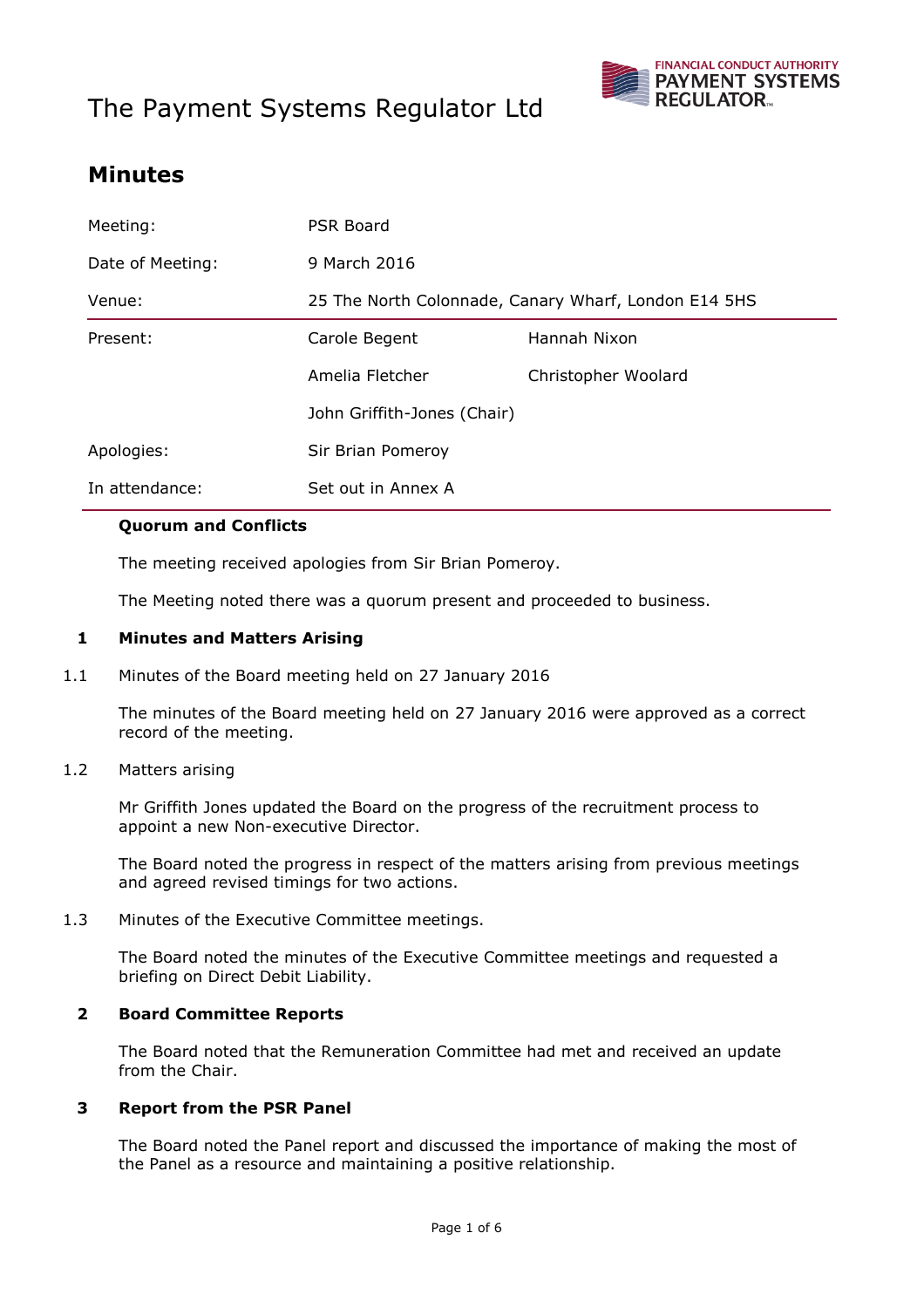The Board noted the potential for including Open Application Programming Interfaces in the PSR's work programme and agreed Mr Smith should discuss this with Mr Locke.

#### **4 Report from the Managing Director**

The Board received and discussed the report from the Managing Director and noted the following points:

- The interim infrastructure market review had been published and had received accurate press coverage;
- staff stretch figures reflected the recent increase in workload, particularly the infrastructure market review and the ongoing work on the indirect access market review and guidance on interchange fee regulations;
- a workshop had been held between the Bank of England, the PSR and the FCA to discuss how the organisations could work together to enable direct access to a greater number of entities; and
- 1 April 2016 marked the first year of the PSR having its full powers and there would be some events and speeches to highlight this.

#### **5 Specific items of business**

5.1 PSR Panel Effectiveness Review

Mr Locke presented the results of the effectiveness review which included a survey of staff, panel members and the Board. The Board noted the results and discussed the following points:

- the initial view that the Panel was too large had not been reinforced Panel members thought it was useful to have different views from the various stakeholders (consumer, small businesses and large corporates);
- there were some issues to be addressed, including how to make more effective strategic use of the Panel or its members as a resource, given the expertise and seniority of involved individuals. The Panel looked forward to working with Paul Smith, the new Head of Policy, who would be attending all Panel meetings in the future;
- there was more that could be done to communicate the role of the Panel and how it could add value to the work of the PSR; Mr Locke was willing to meet with PSR staff and explain the work of the Panel;
- Mr Locke was meeting regularly with Ms Evans, Chair of the PSR Strategy Forum; and
- Mr Locke had reviewed the recruitment process for the Panel and a paper would be brought to the Board in May; he would also keep under review the frequency of meetings.

The Chair thanked Mr Locke and the Panel for their work.

5.2 Approach to the 2015/16 annual report & accounts, and measuring our success

The Board considered the paper and discussed the following points:

 the Board encouraged the team to continue their work to find measures that could be tracked in future to monitor performance in relation to statutory objectives;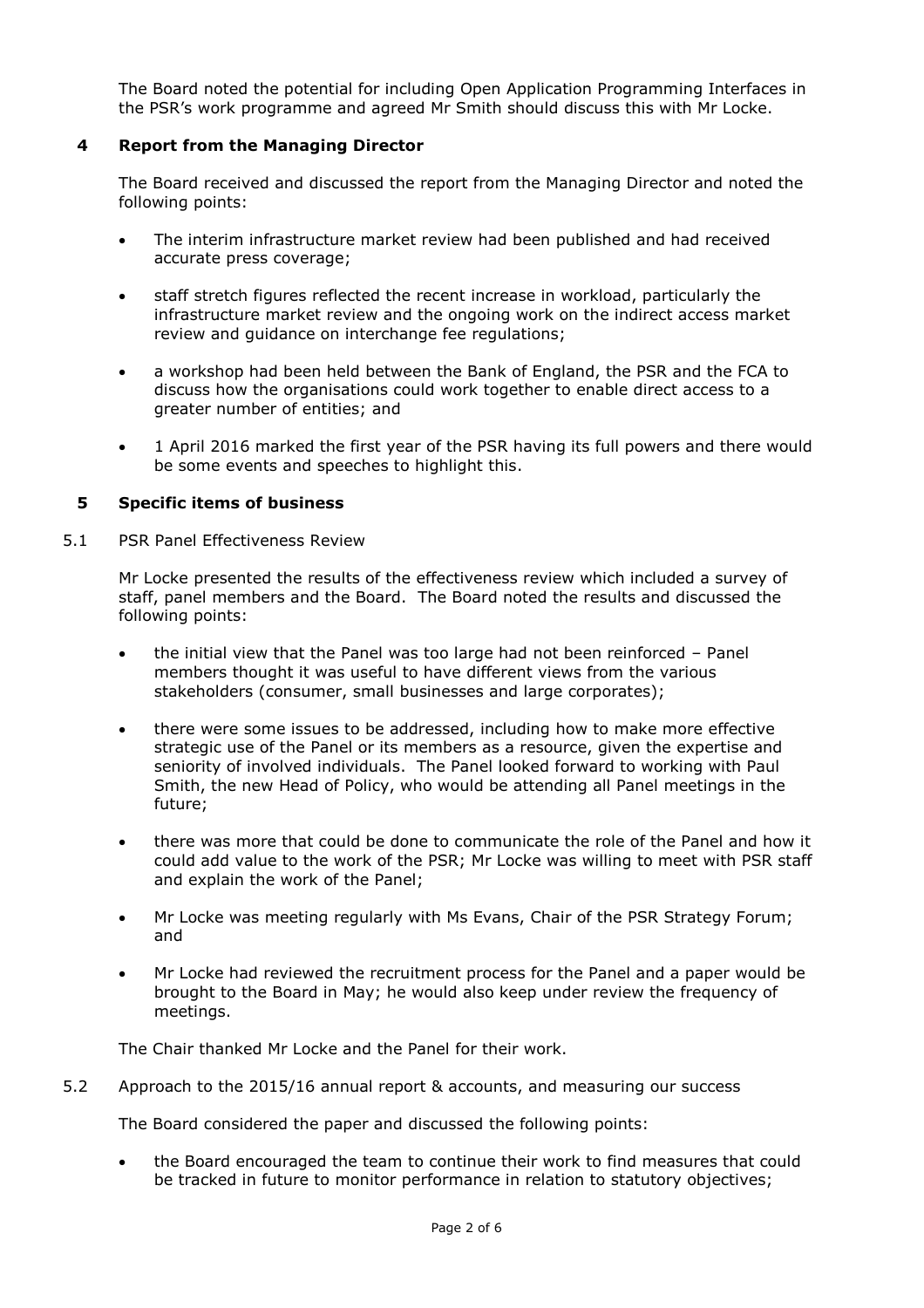- whilst the PSR should not claim credit for issues outside of its control, it was important to recognise the changes in the market were in line with the PSR's existence; for example, the PSR had facilitated and ensured there were no barriers to the increase in contactless payments; and
- the report should explain how the work of the strategy forum had linked to the PSR's objectives.

The Board agreed the structure of the report, subject to comments provided. The Board noted that the team was working closely with Finance and Corporate Services to complete the remaining statutory requirements for the report and encouraged the team to circulate further drafts when available.

5.3 Interchange Fee Regulation - final Guidance on certain provisions

The Board noted and discussed the proposed final guidance in relation to the PSR's approach to monitoring and enforcement of the Interchange Fee Regulation. The Board was updated on responses to the consultation, including where respondents had contended that the PSR's draft guidance misstated or misapplied the law.

The Board agreed the final Guidance should be issued and agreed with the Executive on its proposed response to consultation responses. In particular, the Board agreed:

- that the approach in the draft guidance to how the PSR would calculate the market shares of exemptible three-party schemes should be confirmed in the final guidance;
- that the approach in the draft guidance to the IFR definition of commercial cards should be confirmed in the final guidance;
- that the approach in the draft guidance to the IFR definitions of cross-border and domestic transactions should be confirmed in the final guidance, subject to certain actions being taken;
- that the final guidance should clarify that, for three-party schemes that operate with licensee PSPs or who issue cards with a co-branding partner or through an agent, that the interchange fee caps do not apply to transactions on cards that were both issued and acquired by the scheme itself;
- that the approach set out in the draft guidance to monitoring compliance be confirmed in the final guidance, with the Board noting that there would be annual compliance reporting for the interchange fee cap provisions and a process of initial compliance reporting followed by a mainly complaints-led approach for the Business Rule provisions.

The Board agreed to publish the guidance and delegated authority to Hannah Nixon to sign off the final wording for the publication.

5.4 Results of 1st PSR perceptions survey

The Board noted the findings and agreed that, subject to cost, the survey should be carried out the following year to assess any change and the PSR should consider how to publish the results.

5.5 PSR regulatory fees 2016/17

The Board noted the paper and agreed the policy proposals should be recommended to the FCA Board to make the rules as set out.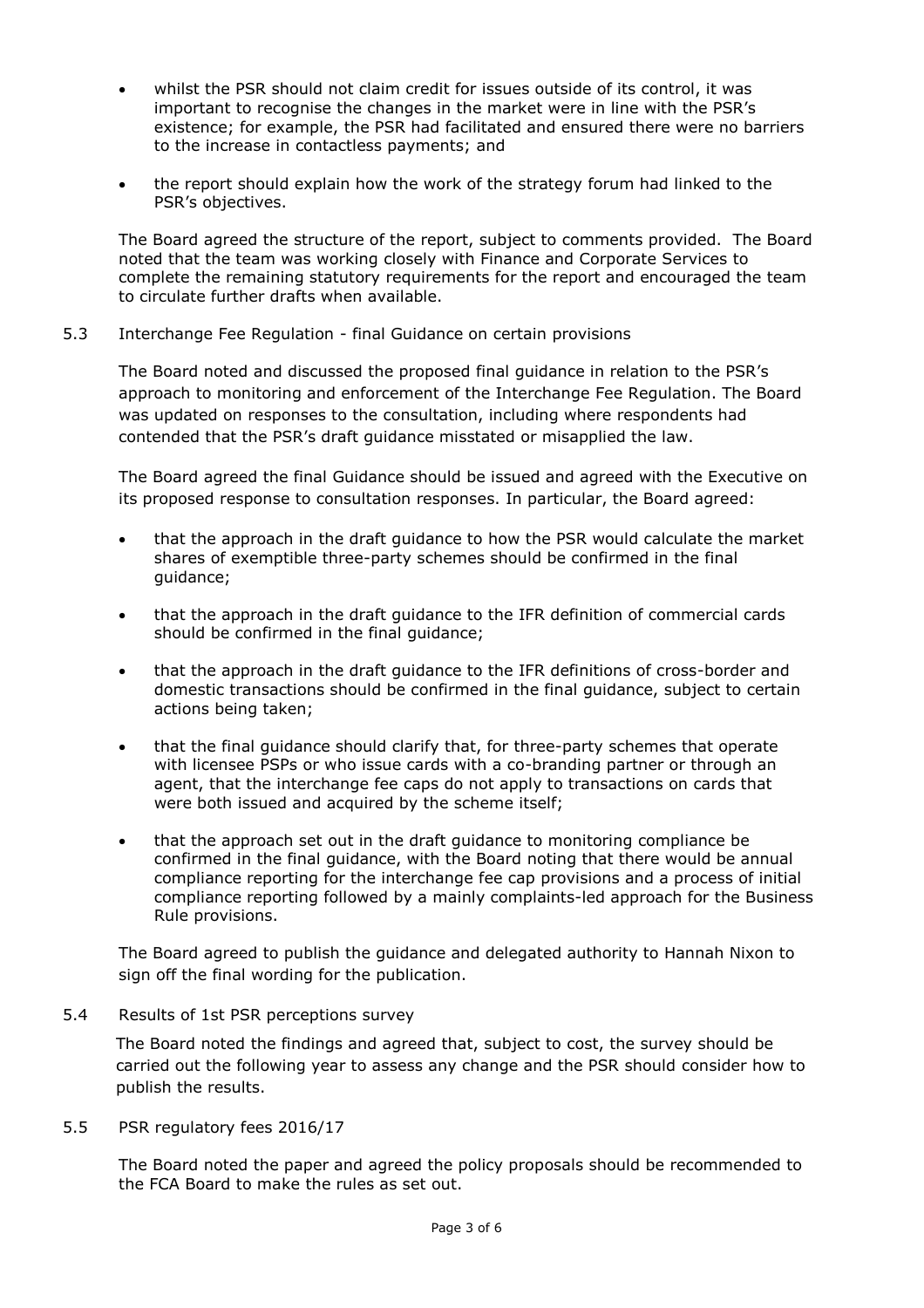5.6 Implementation of the Payment Accounts Regulations (PARs)

The Board noted that the Payment Accounts Directive was a maximum harmonisation directive which set common regulatory standards across EU Member States and was transposed into UK law in December 2015 through the Payment Accounts Regulations 2015 (PARs). The FCA and the PSR had been designated as the competent authorities for implementing, monitoring and enforcing the PARs.

The Board considered the proposals and agreed:

- the proposed designation process and ongoing monitoring and enforcement of compliance with the PARs;
- the proposal on PARs fees; and
- to consult on draft guidance in relation to proposed designation process and ongoing monitoring and enforcement of compliance and on the proposed fee arrangements.
- 5.7 Payments Strategy Forum Review of the forum

The Board noted and discussed the following points:

- at its meeting in December 2015 the forum had agreed a work programme which would deliver its strategic initiatives in October 2016. It currently had four working groups to support this (covering the topics of: end user needs, simplifying access to markets, financial crime data and security and horizon scanning). Good progress had been made since the start of 2016 but a significant amount of work remained. All information on the work of the forum was published on its website;
- the MD and the Chair of the forum met regularly to discuss progress, and the Chair of the Forum would attend the Board in May to provide a fuller update to the Board. The Chair's role was crucial in driving the Forum forward and achieving consensus;
- there was some question about the point at which the PSR would intervene and what analysis would be required to do so. The Board noted that the infrastructure market review final report, due to be published later in the year, provided an opportunity to intervene if the Forum had not progressed well in relation to common messaging standards; and
- the Board noted that the PSR provided secretariat support for the Forum and industry was providing financial and other support.

#### **6 Decisions of the Board**

6.1 PSR Panel appointments

The Board approved the appointment of Conor Langford and David Gaselee to the PSR Panel for a period of three years, to commence from 1 April 2016.

6.2 Decisions required of the Board

The Board noted that it had agreed by correspondence the appointment of Philip Marsden to the CDC for a three year term starting on 25 Feb 2016 until 28 Feb 2019. It had also approved the amendments to the Corporate Governance Document and delegated Authority to the Chairman to sign-off any final changes required for consistency with the Senior Managers Regime documents.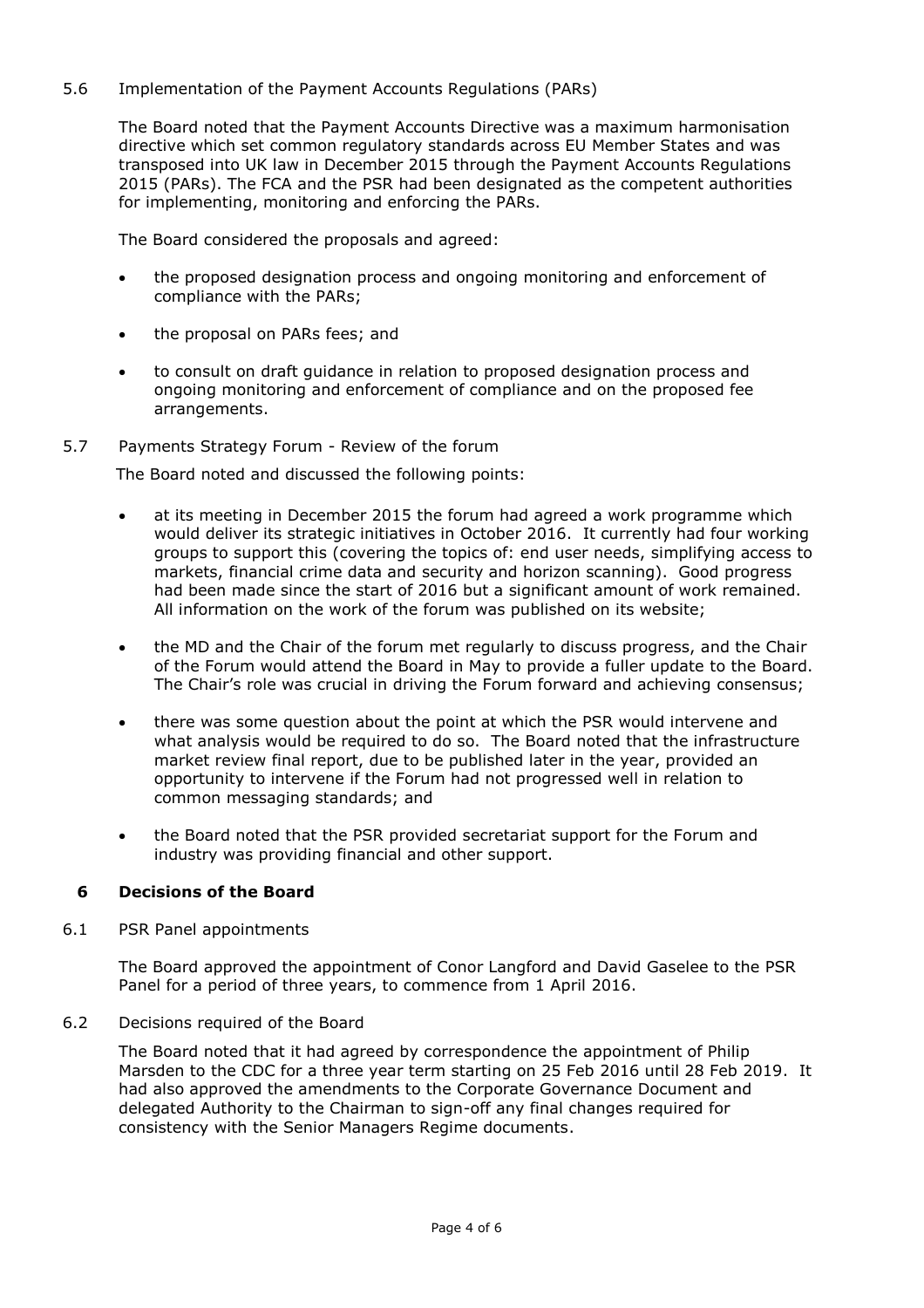The Board approved the appointment of Philip Marsden to the Enforcement Decisions Committee (EDC), subject to discussions with Tim Parkes, EDC Chair, to coincide with his term as a member of the CDC.

The Board ratified the appointment of Sir Brian Pomeroy as Senior Independent Director with effect from 7 March 2016 when the Senior Managers Regime came into effect. The Board agreed that when Sir Brian left the Board on 31 March, Ms Fletcher should be appointed as the Senior Independent Director from 1 April 2016.

#### **7 Papers for noting**

7.1 PSR Communications Strategy

The Board noted the communications strategy and that all the risks identified were covered in the risk register.

7.2 PSR Annual Plan and Budget

The Board noted the PSR annual plan and budget.

#### 7.3 Forward Agenda

The Board noted the forward agenda.

#### **8 Any Other Business**

There was none.

Claire Strong

Deputy Company Secretary